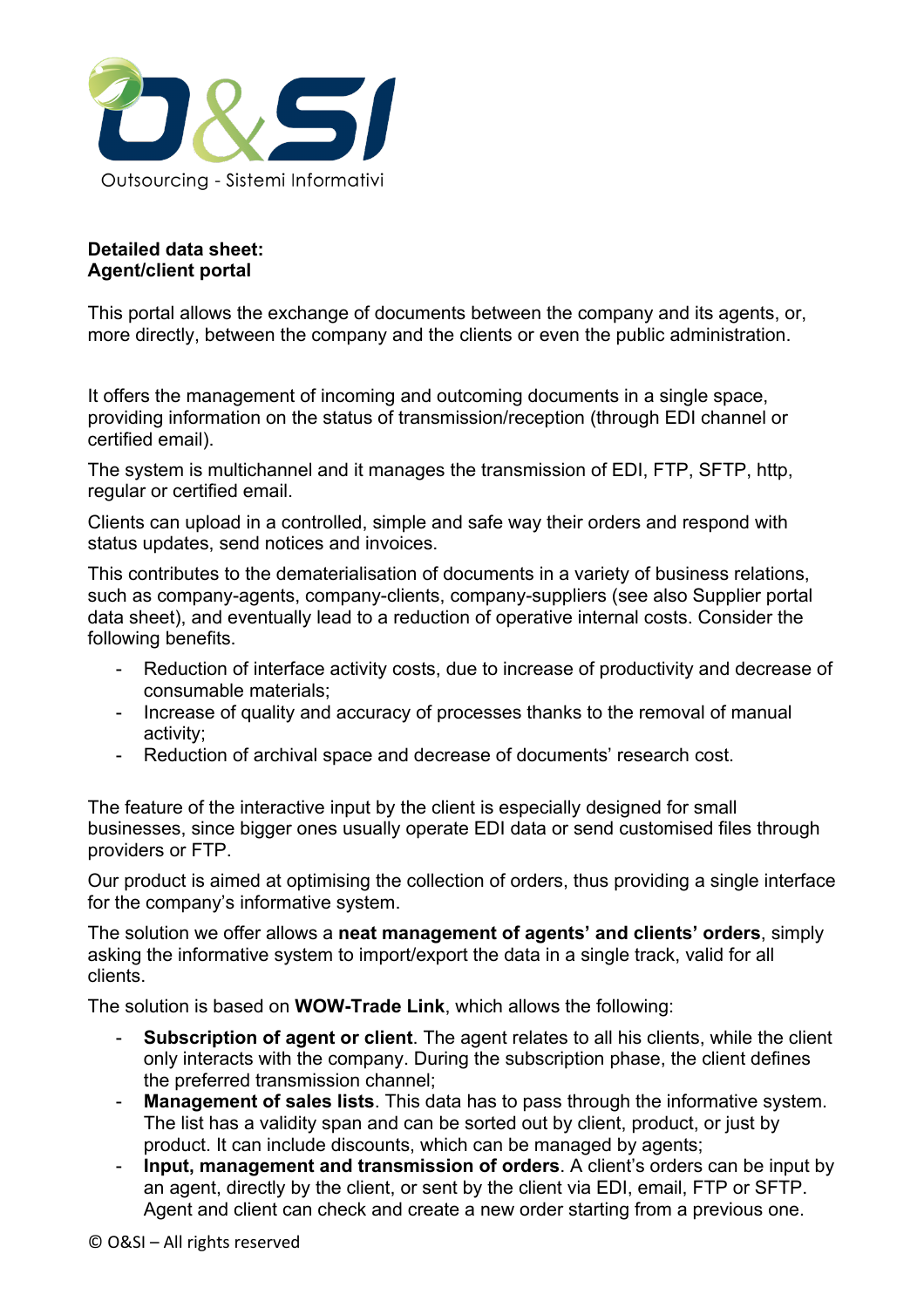

There is an option for a simple, interactive input of the orders, which starts from a list of products bought by the client during a certain period: based on this list you can simply add the quantity and the system will determine the price according to the current sales list. The order can be modified or cancelled as long as it has not been transmitted to the company;

- **Sending orders**. The agent or the client selects the order he wants to send, presses enter and the company receives the order in the format chosen: EDI (Euritmo, 90.1, 96A…) CSV, CML, IDoc or customised. The submission of the order takes place through the channel selected by the client;
- **Confirmation of buying order to the client**. This step represents the confirmation of the order's reception by the company. The company can confirm directly on the portal, or it can change the delivery date, quantity or cancel parts of the order. The system detects all the changes and memorises them. The confirmation can also be generated by the company's informative system and be passed to the portal through a pre-determined track (CSV, TXT, XML, IDoc). The issue of a confirmation document is not mandatory. If you choose to issue one, the client will receive it via email and will be able to print it directly from the portal, or he will receive it via EDI, FPT, SFTP, or email, according to the channel chosen;
- **Delivery slip**. It is issued by the informative system and can be transmitted to the portal, both simply as PDF or as CSV, TXT, XML, IDoc, or customised file. In case you use the PDF, you will also need to attach an interchange file, specifying the order to which the delivery slip refers to. The portal can send the slip via email to the client, or send it via EDI, mail, FTP, SFTP; or when accessing the order, the client can view the delivery slip and print it. In case the CSV file of the slip has been passed through the portal, the client can simply download it;
- **Confirmation of arrival**. The client can submit the confirmation of arrival of the goods, or report otherwise. Confirmation or any differences can be passed through the company's informative system via CSV, TXT, XML or IDoc files;
- **Invoice**. The company issues the invoice through its informative system and then pass it to the portal both as PDF or via CSV, TXT, XML or IDoc. If the company uses the PDF format, a file with delivery slip or order reference number will have to be attached. The portal sends the invoice to the client via email, or via EDI, FTP, SFTP, or the client can access the portal directly and print it. If the company uses the CSV format, the client can access the portal and download it;
- **Request of a credit note**. The client can submit the request of a credit note, which will be passed on to the company's informative system. As soon as the note is issued, the portal will receive it, exactly like it does with invoices;
- **Stats of orders by product, client and month**. Usually accessible only to agents, the stats include quantity and net worth. These too can be accessed directly through the portal.

The system keeps track of all the documents in the exchange process with the client, so whenever you access to view an order, you will be able to see from which previous order has been generated, the delivery slips received and the corresponding invoices.

The same steps can be covered starting from the delivery slip. In this case too, all documents associated to the slip can be viewed (offers queries, orders, invoices, notes).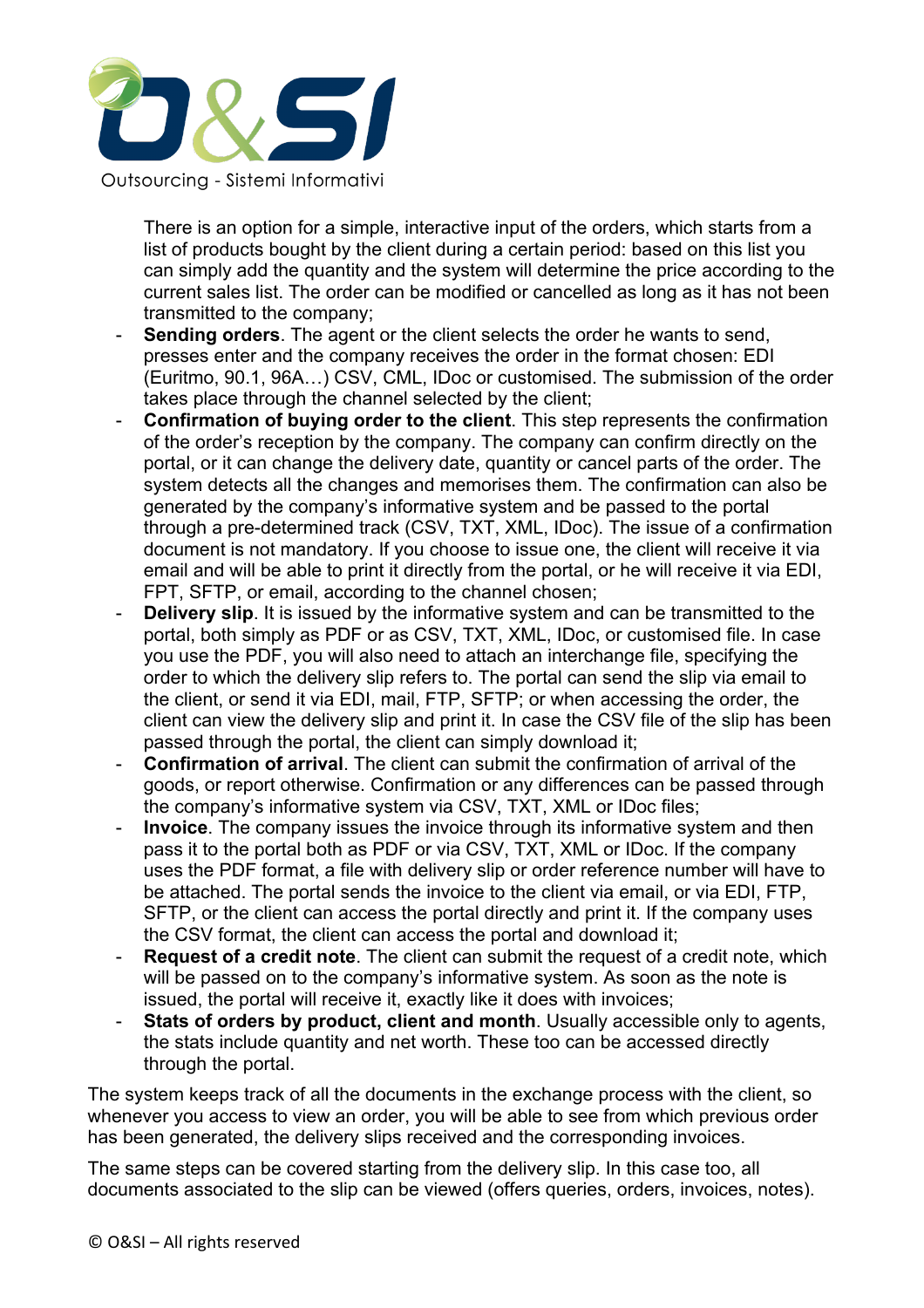

## **How the system works**

The system is web based and accessible only to authorised users (the access can be integrated with the company's portals), no need for additional software installation for users. Each of them is identified by a role and the portal will display the information and documents specific for that role. Since there are different type of clients (bigger ones, equipped with informative systems, or smaller ones, less equipped), the portal offers them a variety of actions: for the equipped clients an automatic download will be available, the file containing slips and invoices will be passed on directly to the informative system, as represented in this chart:



Essentially, the portal allows the download and the upload of the exchanged documents according to a plan, that can either be standard or customised meeting the parties' needs of transmission channel. It also allows the manual management of the documents by the client.

The exchange track between the company's informative system and with the portal's manager is always just one, since the portal works as a translator of the different formats (EDI or non-EDI).